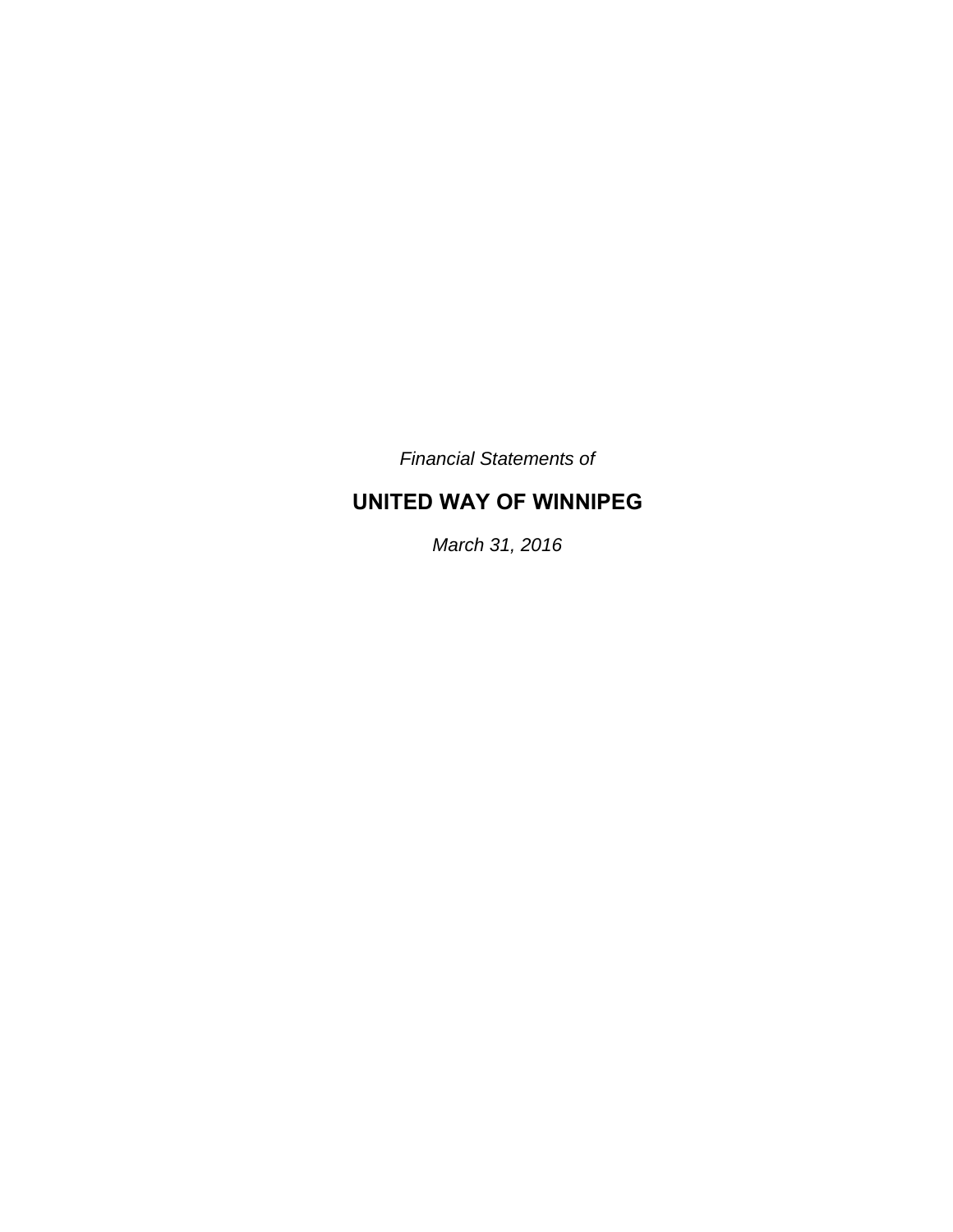

Deloitte LLP 360 Main Street Suite 2300 Winnipeg MB R3C 3Z3 Canada

Tel: 204-942-0051 Fax: 204-947-9390 www.deloitte.ca

# **INDEPENDENT AUDITOR'S REPORT**

To the Members, United Way of Winnipeg

We have audited the accompanying financial statements of United Way of Winnipeg, which comprise the balance sheet as at March 31, 2016 and the statement of community and operating activities and changes in fund balances and statement of cash flows for the year then ended and the notes to the financial statements.

#### *Management's responsibility for the financial statements*

Management is responsible for the preparation and fair presentation of these financial statements in accordance with Canadian accounting standards for not-for-profit organizations, and for such internal control as management determines is necessary to enable the preparation of financial statements that are free from material misstatement, whether due to fraud or error.

#### *Auditor's responsibility*

Our responsibility is to express an opinion on these financial statements based on our audit. We conducted our audit in accordance with Canadian generally accepted auditing standards. Those standards require that we comply with ethical requirements and plan and perform the audit to obtain reasonable assurance about whether the financial statements are free from material misstatement.

An audit involves performing procedures to obtain audit evidence about the amounts and disclosures in the financial statements. The procedures selected depend on the auditor's judgment, including the assessment of the risks of material misstatement of the financial statements, whether due to fraud or error. In making those risk assessments, the auditor considers internal control relevant to the entity's preparation and fair presentation of the financial statements in order to design audit procedures that are appropriate in the circumstances, but not for the purpose of expressing an opinion on the effectiveness of the entity's internal control. An audit also includes evaluating the appropriateness of accounting policies used and the reasonableness of accounting estimates made by management, as well as evaluating the overall presentation of the financial statements.

We believe that the audit evidence we have obtained in our audit is sufficient and appropriate to provide a basis for our audit opinion.

#### *Opinion*

In our opinion, the financial statements present fairly, in all material respects, the financial position of United Way of Winnipeg as at March 31, 2016 and the results of its operations and its cash flows for the year then ended in accordance with Canadian accounting standards for not-for-profit organizations.

Chartered Accountants May 30, 2016 Winnipeg, Manitoba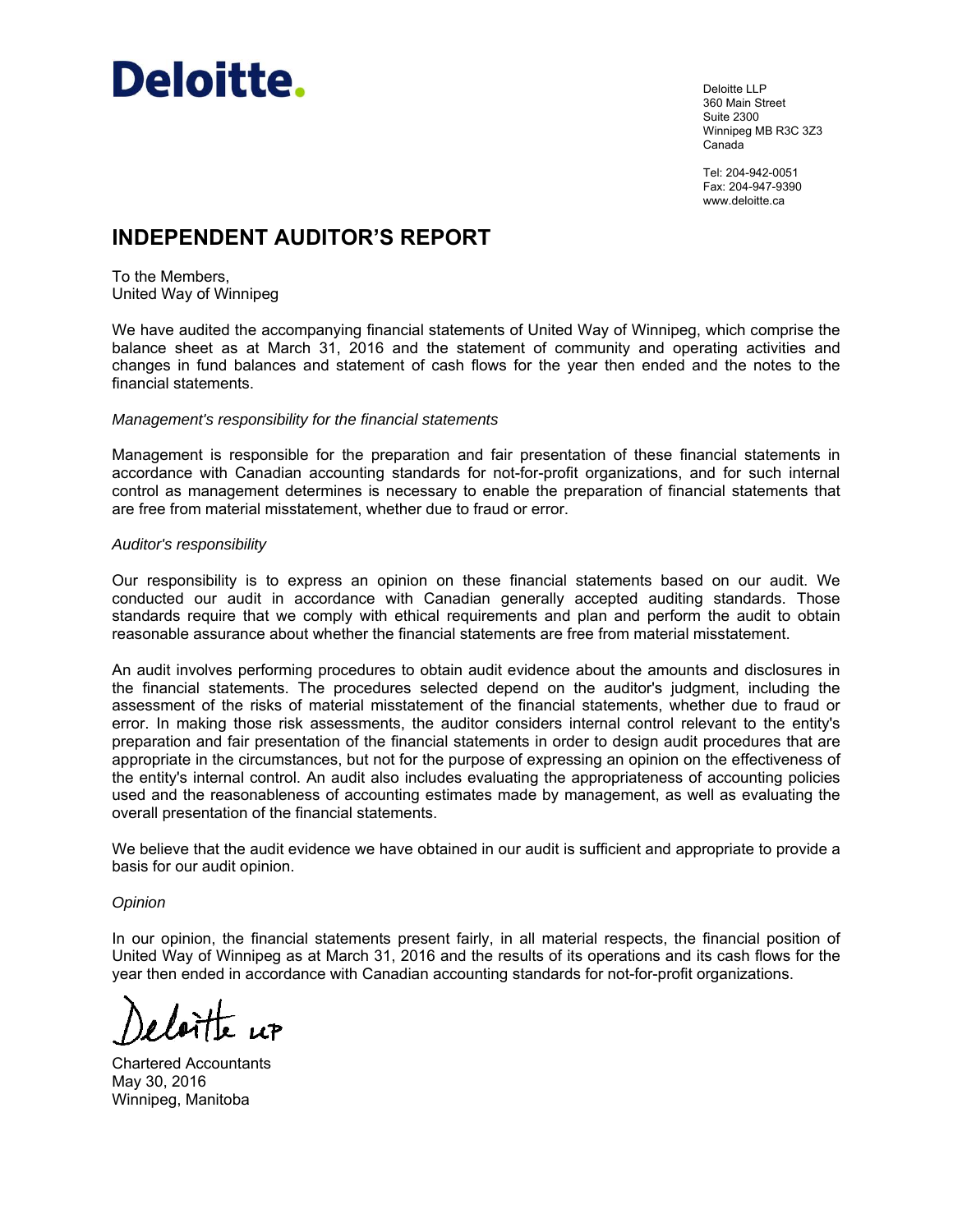# **TABLE OF CONTENTS**

|                                                                              | Page      |
|------------------------------------------------------------------------------|-----------|
| <b>Balance Sheet</b>                                                         | 1         |
| Statement of Community and Operating Activities and Changes in Fund Balances |           |
| for the year ended March 31, 2016                                            | 2         |
| Statement of Community and Operating Activities and Changes in Fund Balances |           |
| for the year ended March 31, 2015                                            | 3         |
| <b>Statement of Cash Flows</b>                                               | 4         |
| Notes to the Financial Statements                                            | 5 –<br>14 |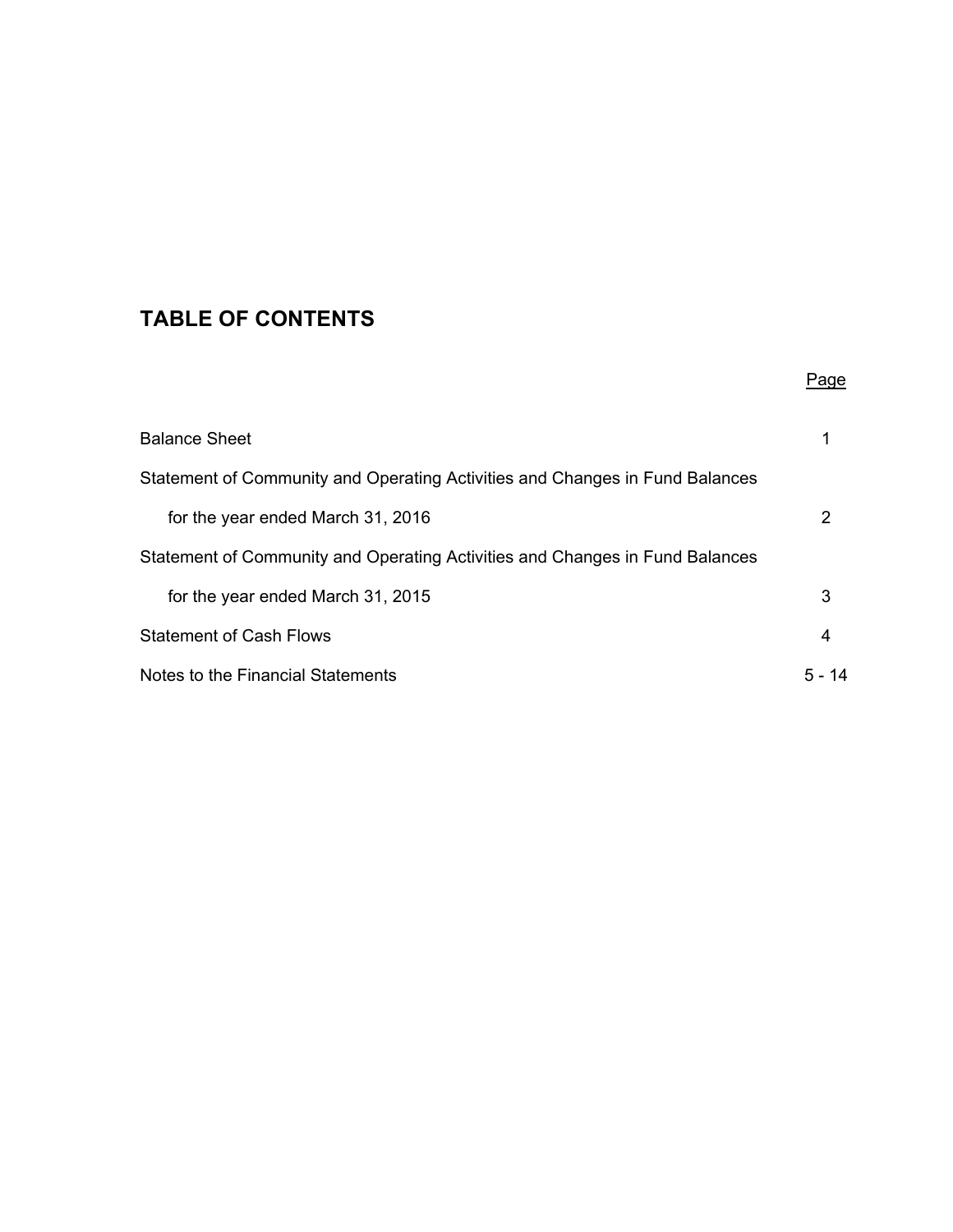|                                          | 2016                       | 2015                        |
|------------------------------------------|----------------------------|-----------------------------|
|                                          |                            |                             |
| <b>ASSETS</b>                            |                            |                             |
| CASH AND INVESTMENTS (Note 4)            | \$31,624,076               | \$31,984,104                |
| PLEDGES RECEIVABLE (Note 5)              | 10,769,972                 | 10,885,424                  |
| CAPITAL ASSETS (Note 6)                  | 8,988,005                  | 9,137,109                   |
|                                          | \$51,382,053               | \$52,006,637                |
| <b>LIABILITIES</b>                       |                            |                             |
| ACCOUNTS PAYABLE AND ACCRUED LIABILITIES | 1,280,525<br>\$            | $\mathfrak{F}$<br>1,394,025 |
| MORTGAGE PAYABLE (Note 8)                | 1,550,870                  | 1,714,347                   |
| DEFERRED CONTRIBUTIONS (Note 9)          | 1,375,305                  | 1,006,945                   |
| <b>OTHER LIABILITIES (Note 10)</b>       | 1,684,508                  | 1,561,661                   |
|                                          | 5,891,208                  | 5,676,978                   |
| <b>FUND BALANCES</b> (Note 3)            |                            |                             |
| <b>COMMUNITY FUND</b>                    | 20,918,180                 | 20,637,545                  |
| <b>OPERATING FUND</b>                    | 325,836                    | 364,268                     |
| <b>CAPITAL ASSETS FUND</b>               | 7,134,989                  | 7,284,093                   |
| <b>TOMORROW FUND</b>                     | 12,866,381                 | 12,268,005                  |
| <b>STABILIZATION FUND</b>                | 4,080,459                  | 5,635,748                   |
| <b>BUILDING FUND</b>                     | 165,000                    | 140,000                     |
|                                          | 45,490,845<br>\$51,382,053 | 46,329,659                  |
|                                          |                            | \$52,006,637                |

APPROVED ON BEHALF OF THE BOARD OF TRUSTEES . . . . . . . . . . . . . . . . . . . . . . . . . . . . . . . . . . . Herb Peters, Cha . . . . . . . . . . . . . . . . . . . . . . . . . . . . . . . . . . . Stefan Kristjanson,  $y$ 

Page 1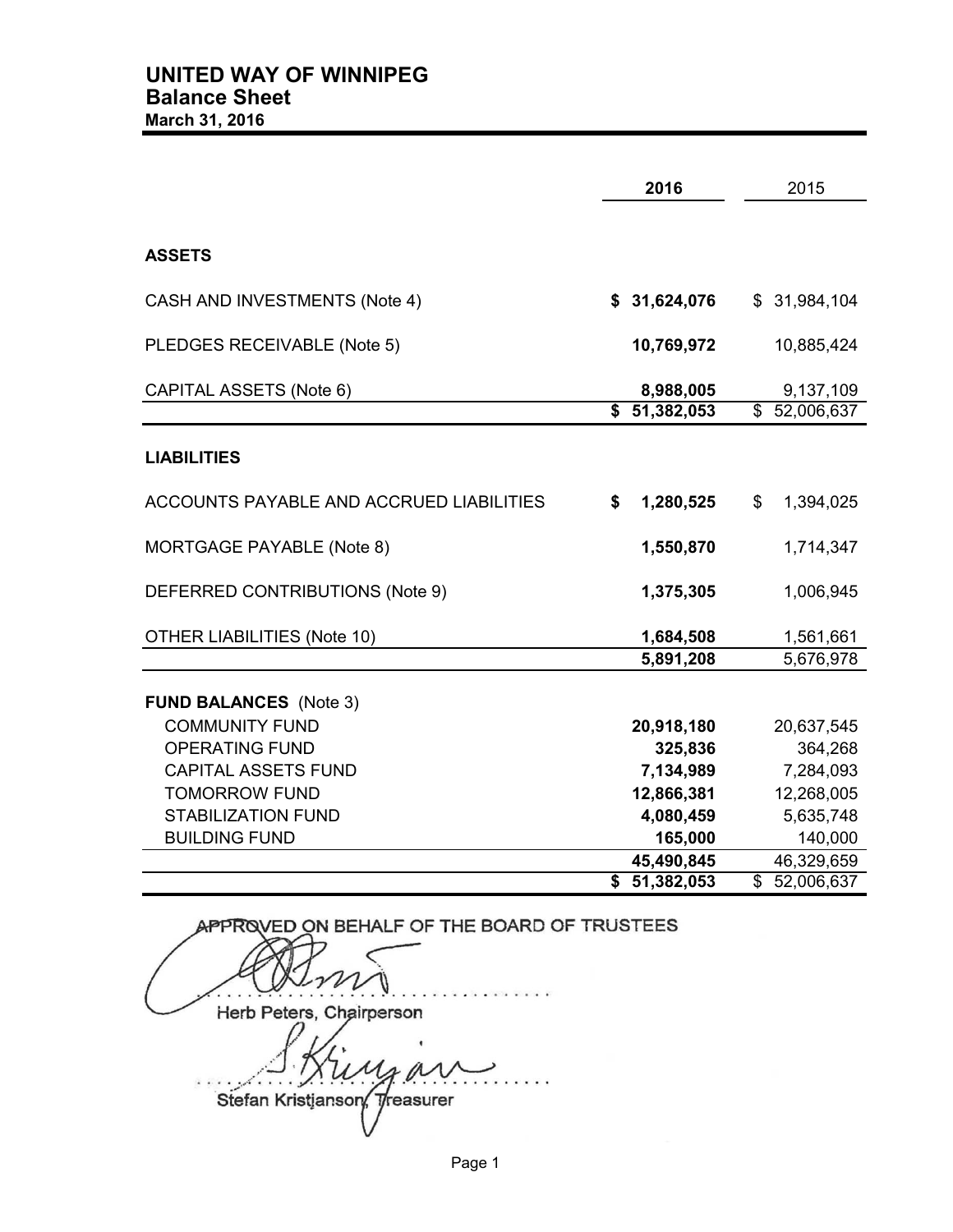# **UNITED WAY OF WINNIPEG Statement of Community and Operating Activities and Changes in Fund Balances**

**Year Ended March 31, 2016**

|                                          | 2016 |                |   |            |  |                       |                |                |                 |    |              |
|------------------------------------------|------|----------------|---|------------|--|-----------------------|----------------|----------------|-----------------|----|--------------|
|                                          |      | Community      |   | Operating  |  | <b>Capital Assets</b> | Tomorrow       | Stabilization  | <b>Building</b> |    |              |
|                                          |      | Fund           |   | Fund       |  | Fund                  | Fund           | Fund           | Fund            |    | <b>Total</b> |
| <b>REVENUE</b>                           |      |                |   |            |  |                       |                |                |                 |    |              |
| Net campaign contributions:              |      |                |   |            |  |                       |                |                |                 |    |              |
| Donations                                | \$   | 19,641,184     |   |            |  |                       |                |                |                 | \$ | 19,641,184   |
| Donor directed                           |      | 1,142,540      |   |            |  |                       |                |                |                 |    | 1,142,540    |
| Donor directed fees                      |      |                |   | 12,501     |  |                       |                |                |                 |    | 12,501       |
| Recoveries from the campaigns            |      |                |   |            |  |                       |                |                |                 |    |              |
| of prior years                           |      | 218,085        |   |            |  |                       |                |                |                 |    | 218,085      |
| Province of Manitoba                     |      |                |   | 4,274,803  |  |                       |                |                |                 |    | 4,274,803    |
| Legacy giving                            |      |                |   |            |  |                       | 430,823        |                |                 |    | 430,823      |
| Sponsorships, grants and other income    |      | 556,690        |   | 432,781    |  |                       |                |                |                 |    | 989,471      |
| Funding partners and special initiatives |      | 40,637         |   |            |  |                       |                |                |                 |    | 40,637       |
| 50th Anniversary Revenue                 |      |                |   | 144,278    |  |                       |                |                |                 |    | 144,278      |
| 50th Anniversary - Crowd Funding         |      | 28,586         |   |            |  |                       |                |                |                 |    | 28,586       |
| <b>Boldness Project revenue</b>          |      | 984.496        |   |            |  |                       |                |                |                 |    | 984,496      |
| Investment income (Note 2b)              |      |                |   |            |  |                       |                | 88,351         |                 |    | 88,351       |
|                                          |      | 22,612,218     |   | 4,864,363  |  | $\blacksquare$        | 430.823        | 88,351         |                 |    | 27,995,755   |
|                                          |      |                |   |            |  |                       |                |                |                 |    |              |
| <b>COMMUNITY INVESTMENT</b>              |      |                |   |            |  |                       |                |                |                 |    |              |
| Funding to agencies                      |      | 17,411,589     |   |            |  |                       |                |                |                 |    | 17,411,589   |
| Donor directed                           |      | 1,142,540      |   |            |  |                       |                |                |                 |    | 1,142,540    |
| Programs and activities                  |      | 3,350,776      |   |            |  |                       |                |                |                 |    | 3,350,776    |
| <b>Boldness Project expenses</b>         |      | 984,496        |   |            |  |                       |                |                |                 |    | 984,496      |
| 50th Anniversary - Crowd Funding Expense |      | 28,586         |   |            |  |                       |                |                |                 |    | 28,586       |
| Management and administration            |      |                |   | 491,362    |  |                       |                |                |                 |    | 491,362      |
| United Way of Canada                     |      |                |   | 246,157    |  |                       |                |                |                 |    | 246,157      |
|                                          |      | 22,917,987     |   | 737,519    |  | $\sim$                | $\blacksquare$ | $\blacksquare$ | $\blacksquare$  |    | 23,655,506   |
|                                          |      |                |   |            |  |                       |                |                |                 |    |              |
| <b>OPERATIONS</b>                        |      |                |   |            |  |                       |                |                |                 |    |              |
| Resource development                     |      |                |   | 4,295,228  |  |                       |                |                |                 |    | 4,295,228    |
| <b>Business development</b>              |      |                |   | 97,587     |  |                       |                |                |                 |    | 97,587       |
| Organizational development initiatives   |      |                |   | 26,952     |  |                       |                |                |                 |    | 26,952       |
| Amortization of capital assets           |      |                |   |            |  | 410,965               |                |                |                 |    | 410,965      |
|                                          |      | $\blacksquare$ |   | 4,419,767  |  | 410,965               | $\blacksquare$ | $\blacksquare$ | $\blacksquare$  |    | 4,830,732    |
| <b>One-Time Special Initiatives</b>      |      | $\blacksquare$ |   | 348,331    |  | $\blacksquare$        | $\blacksquare$ | $\blacksquare$ | $\blacksquare$  |    | 348,331      |
| Net funds before transfers               |      | (305, 769)     |   | (641, 254) |  | (410, 965)            | 430,823        | 88,351         |                 |    | (838, 814)   |
| Interfund transfers (Note 3)             |      | 586,404        |   | 602,822    |  | 261,861               | 167,553        | (1,643,640)    | 25,000          |    |              |
| Opening fund balance                     |      | 20,637,545     |   | 364,268    |  | 7,284,093             | 12,268,005     | 5,635,748      | 140,000         |    | 46,329,659   |
| Closing fund balance                     | \$   | 20,918,180     | S | 325,836    |  | 7,134,989             | \$12,866,381   | 4,080,459      | 165,000         |    | 45,490,845   |
|                                          |      |                |   |            |  |                       |                |                |                 |    |              |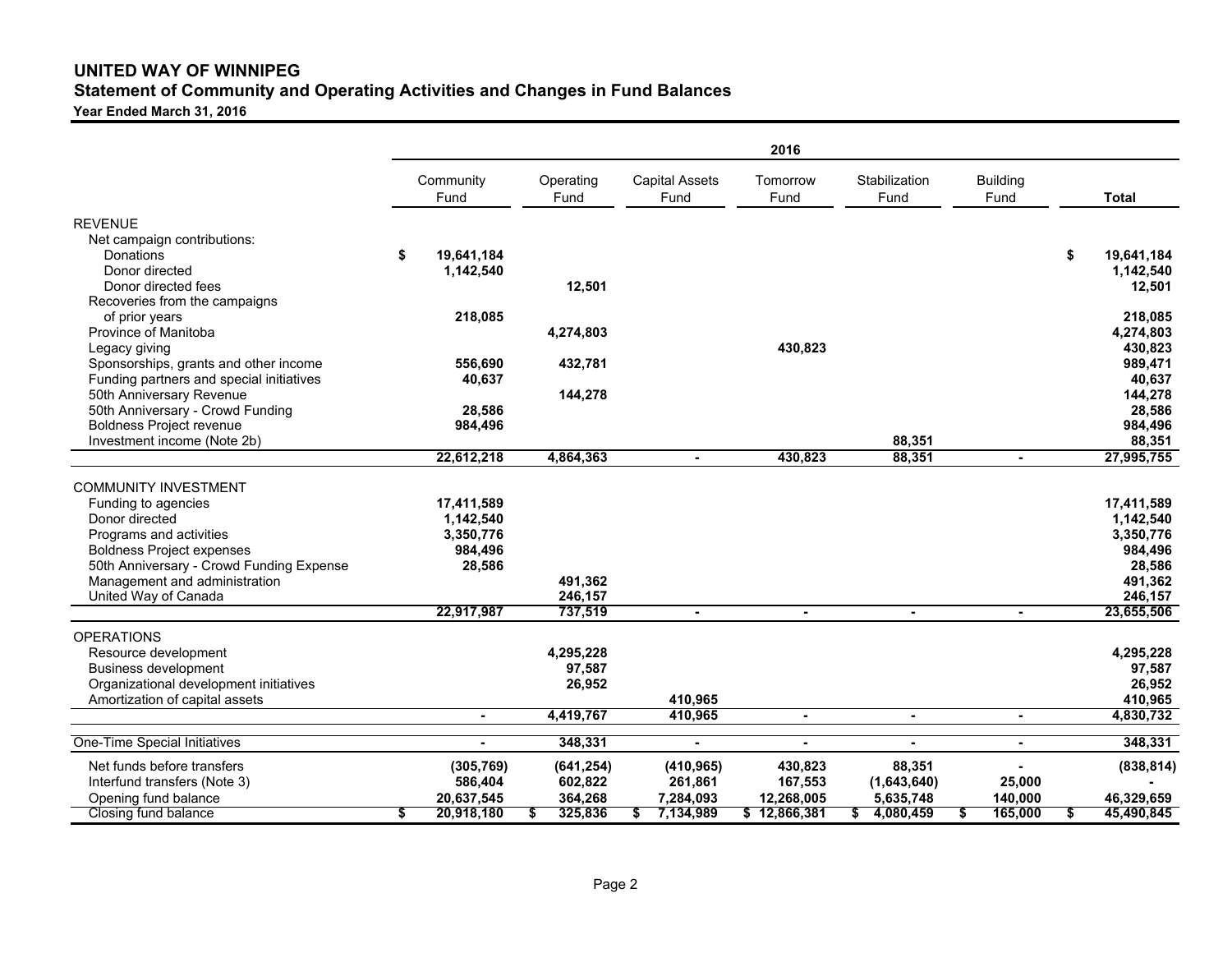# **UNITED WAY OF WINNIPEG Statement of Community and Operating Activities and Changes in Fund Balances**

**Year Ended March 31, 2015**

|                                                 |    |                |    |            |    |                       | 2015         |                |                 |    |              |
|-------------------------------------------------|----|----------------|----|------------|----|-----------------------|--------------|----------------|-----------------|----|--------------|
|                                                 |    | Community      |    | Operating  |    | <b>Capital Assets</b> | Tomorrow     | Stabilization  | <b>Building</b> |    |              |
|                                                 |    | Fund           |    | Fund       |    | Fund                  | Fund         | Fund           | Fund            |    | <b>Total</b> |
| <b>REVENUE</b>                                  |    |                |    |            |    |                       |              |                |                 |    |              |
| Net campaign contributions:                     |    |                |    |            |    |                       |              |                |                 |    |              |
| Donations                                       | \$ | 19.480.225     |    |            |    |                       |              |                |                 | \$ | 19.480.225   |
| Donor directed                                  |    | 934,701        |    |            |    |                       |              |                |                 |    | 934,701      |
| Donor directed fees                             |    |                |    | 34,188     |    |                       |              |                |                 |    | 34,188       |
| Recoveries from the campaigns<br>of prior years |    | 171,841        |    |            |    |                       |              |                |                 |    | 171,841      |
| Province of Manitoba                            |    |                |    | 4,189,888  |    |                       |              |                |                 |    | 4,189,888    |
| Legacy giving                                   |    |                |    |            |    |                       | 359,398      |                |                 |    | 359,398      |
| Sponsorships, grants and other income           |    | 319,668        |    | 477,652    |    |                       |              |                |                 |    | 797,320      |
| Funding partners and special initiatives        |    | 83,437         |    |            |    |                       |              |                |                 |    | 83,437       |
| <b>Boldness Project revenue</b>                 |    | 712,925        |    |            |    |                       |              |                |                 |    | 712,925      |
| Investment income (Note 2b)                     |    |                |    |            |    |                       |              | 2,652,808      |                 |    | 2,652,808    |
|                                                 |    | 21,702,797     |    | 4,701,728  |    | $\sim$                | 359,398      | 2,652,808      | $\sim$          |    | 29,416,731   |
|                                                 |    |                |    |            |    |                       |              |                |                 |    |              |
| <b>COMMUNITY INVESTMENT</b>                     |    |                |    |            |    |                       |              |                |                 |    |              |
| Funding to agencies                             |    | 16.702.488     |    |            |    |                       |              |                |                 |    | 16,702,488   |
| Donor directed                                  |    | 934,701        |    |            |    |                       |              |                |                 |    | 934,701      |
| Programs and activities                         |    | 3,359,414      |    |            |    |                       |              |                |                 |    | 3,359,414    |
| <b>Boldness Project expenses</b>                |    | 712,925        |    |            |    |                       |              |                |                 |    | 712,925      |
| Management and administration                   |    |                |    | 520.905    |    |                       |              |                |                 |    | 520,905      |
| United Way of Canada                            |    |                |    | 215,720    |    |                       |              |                |                 |    | 215,720      |
|                                                 |    | 21,709,528     |    | 736,625    |    |                       |              |                |                 |    | 22,446,153   |
| <b>OPERATIONS</b>                               |    |                |    |            |    |                       |              |                |                 |    |              |
| Resource development                            |    |                |    | 4,174,421  |    |                       |              |                |                 |    | 4,174,421    |
| <b>Business development</b>                     |    |                |    | 65,071     |    |                       |              |                |                 |    | 65,071       |
| Organizational development initiatives          |    |                |    | 35,311     |    |                       |              |                |                 |    | 35,311       |
| Amortization of capital assets                  |    |                |    |            |    | 424,939               |              |                |                 |    | 424.939      |
|                                                 |    | $\blacksquare$ |    | 4,274,803  |    | 424,939               |              | $\blacksquare$ | $\blacksquare$  |    | 4,699,742    |
| One-Time Special Initiatives                    |    |                |    | 165,351    |    | $\blacksquare$        |              | $\blacksquare$ | $\blacksquare$  |    | 165,351      |
| Net funds before transfers                      |    | (6,731)        |    | (475, 051) |    | (424, 939)            | 359,398      | 2,652,808      |                 |    | 2,105,485    |
| Interfund transfers (Note 3)                    |    | 539,740        |    | 117,143    |    | 1,158,356             | 188,001      | (2, 128, 240)  | 125,000         |    |              |
| Opening fund balance                            |    | 20,104,536     |    | 722,176    |    | 6,550,676             | 11.720.606   | 5,111,180      | 15.000          |    | 44,224,174   |
| Closing fund balance                            | S  | 20,637,545     | s. | 364,268    | S. | 7,284,093             | \$12,268,005 | 5,635,748      | \$<br>140,000   | S. | 46,329,659   |
|                                                 |    |                |    |            |    |                       |              |                |                 |    |              |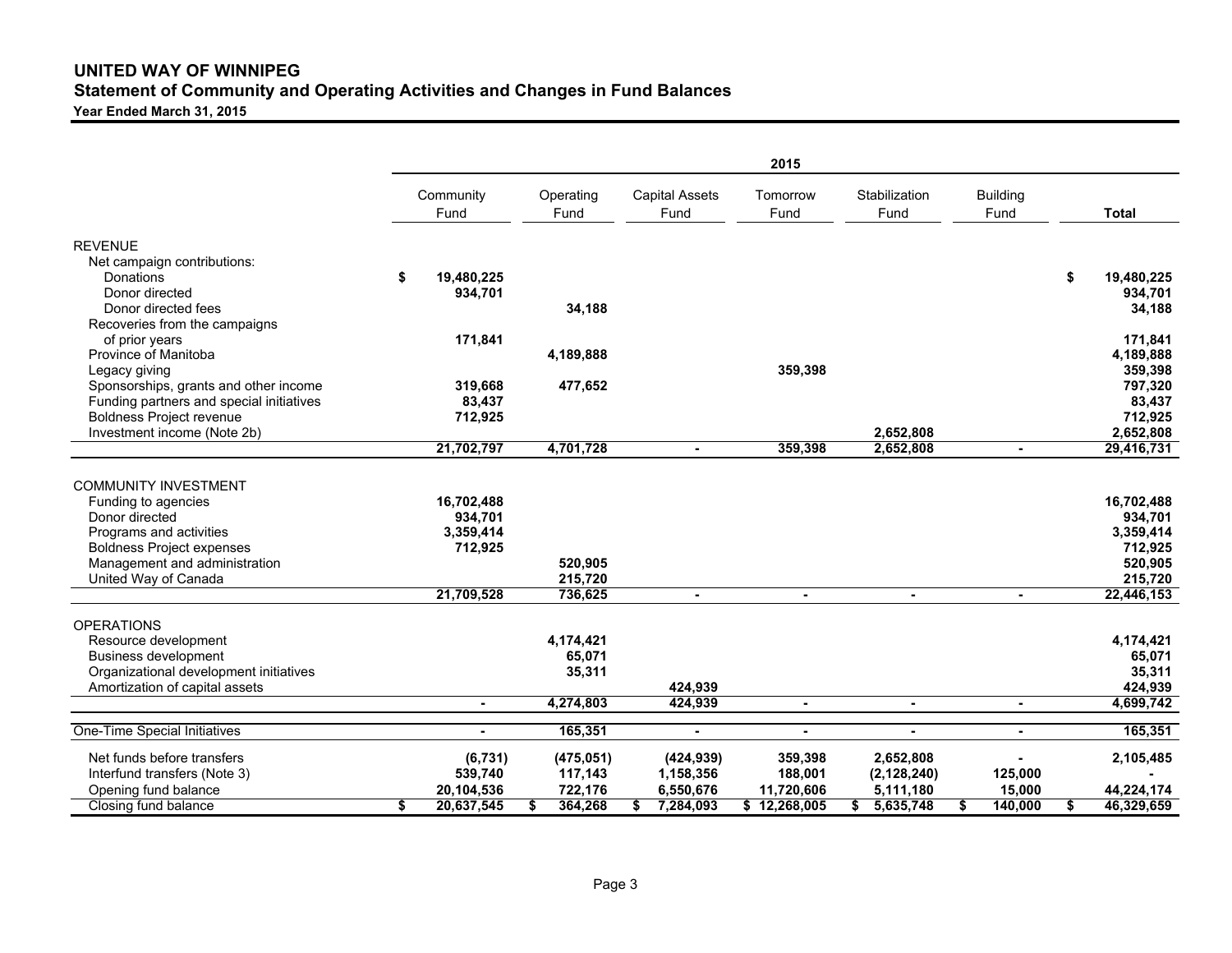# **UNITED WAY OF WINNIPEG**

# **Statement of Cash Flows**

**Year ended March 31, 2016** 

|                                              | 2016             | 2015            |
|----------------------------------------------|------------------|-----------------|
| Cash flows from operating activities         |                  |                 |
| Net funds before transfers                   | \$<br>(838, 814) | \$2,105,485     |
| Items not involving cash                     |                  |                 |
| Amortization                                 | 410,965          | 424,939         |
| Unrealized gain on investments               | (77, 826)        | (640, 853)      |
| Non-operating Tomorrow Fund contributions    | (430, 823)       | (359, 398)      |
| Change in deferred contributions             | 368,360          | (462,902)       |
| Changes in non-cash working capital          | 152,988          | (58, 919)       |
|                                              | (415, 150)       | 1,008,352       |
|                                              |                  |                 |
| Cash flows from financing activities         |                  |                 |
| <b>Tomorrow Fund contributions received</b>  | 368,348          | 354,923         |
| New Building Capital contributions received  | 34,286           | 54,286          |
| Repayment of mortgage payable                | (163, 477)       | (1,075,018)     |
|                                              | 239,157          | (665, 809)      |
|                                              |                  |                 |
| Cash flows from investing activity           |                  |                 |
| Capital expenditures, net                    | (261, 861)       | (318, 356)      |
| Change in cash and cash equivalents          | (437, 854)       | 24,187          |
| Cash and cash equivalents, beginning of year | 6,399,135        | 6,374,948       |
| Cash and cash equivalents, end of year       | \$<br>5,961,281  | \$<br>6,399,135 |
| <b>Represented by:</b>                       |                  |                 |
| Cash                                         | \$<br>5,508,356  | \$<br>5,948,295 |
| Short-term investments                       | 452,925          | 450,840         |
|                                              | \$<br>5,961,281  | \$<br>6,399,135 |
|                                              |                  |                 |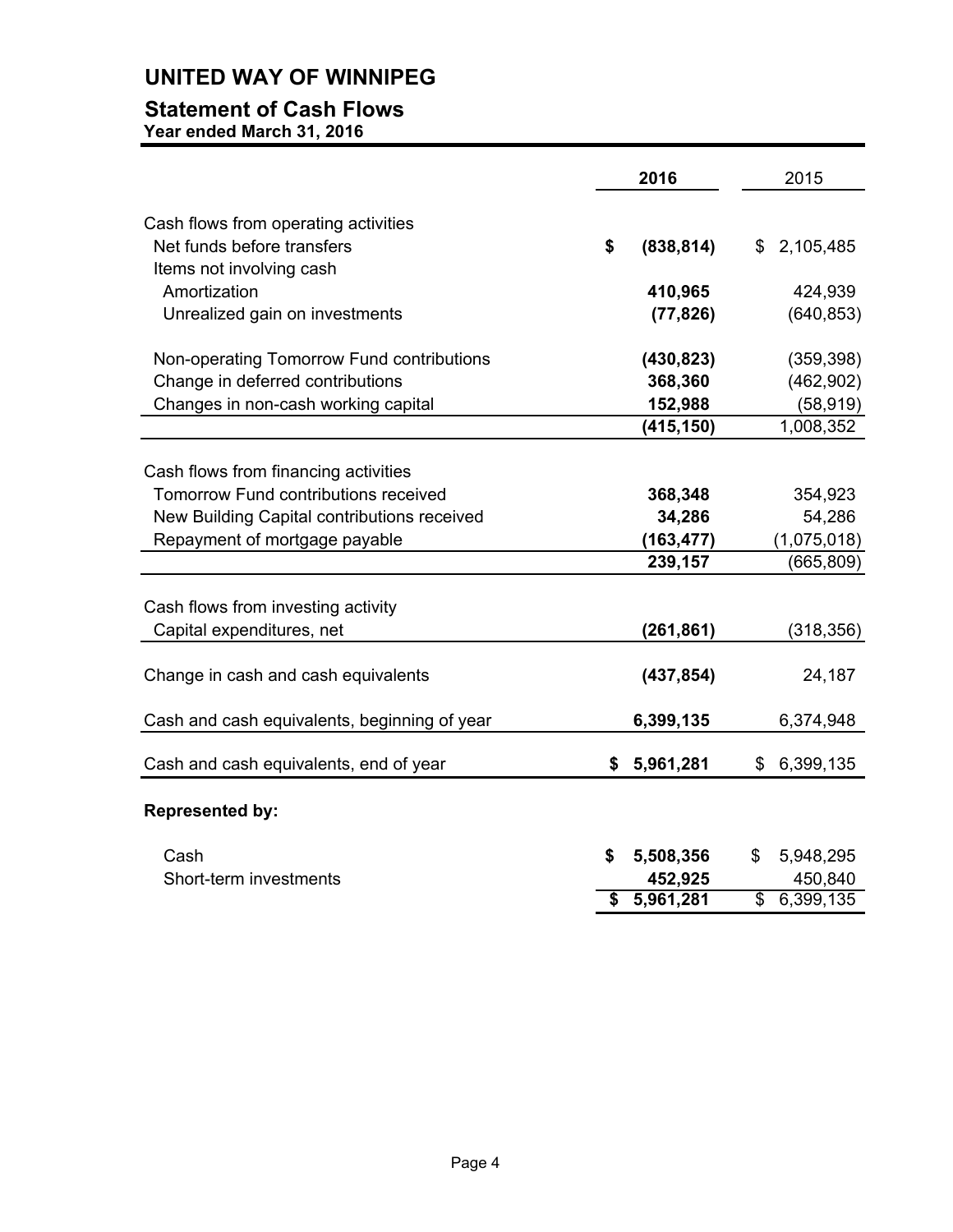## **1. PURPOSE OF THE ORGANIZATION**

United Way of Winnipeg (the "Organization") was incorporated in 1965 in response to the joint efforts of its founders, the Winnipeg Labour Council and the Winnipeg Chamber of Commerce.

United Way of Winnipeg is a non-profit, non-partisan, volunteer driven organization that engages and unites Winnipeggers in a shared effort to improve the quality of life and build a stronger, safer, more caring community for the benefit of everyone living in Winnipeg.

United Way of Winnipeg operates according to the highest standards of conduct consistent with its commitment to voluntarism, integrity, accountability, accessibility, being apolitical and having respect for donors, service providers and the users of service.

# **2. SIGNIFICANT ACCOUNTING POLICIES**

The financial statements have been prepared in accordance with Canadian accounting standards for not-for-profit organizations and reflect the following significant accounting policies:

*a) Contributed services* 

A large number of people have volunteered significant amounts of their time to United Way of Winnipeg and its agencies. No objective basis is available to measure the value of this significant contribution and no amount has been reflected in these financial statements for these services.

*b) Revenue recognition* 

The Organization follows the restricted fund method in which externally restricted contributions are recognized in the fund corresponding to the purpose for which they were contributed.

Unrestricted campaign contributions, net of an allowance for uncollectible pledges, are recognized as revenue in the period in which the campaign is held. Contributions that are restricted by donors are deferred, and then recognized in the year in which the related restriction is met.

Investment income is recorded as revenue of the Stabilization Fund. Investment income comprises interest from cash and cash equivalents, interest from short-term investments, interest from pooled investment funds, realized gains and losses on the sale of investments and unrealized appreciation and depreciation in the fair value of pooled investment funds.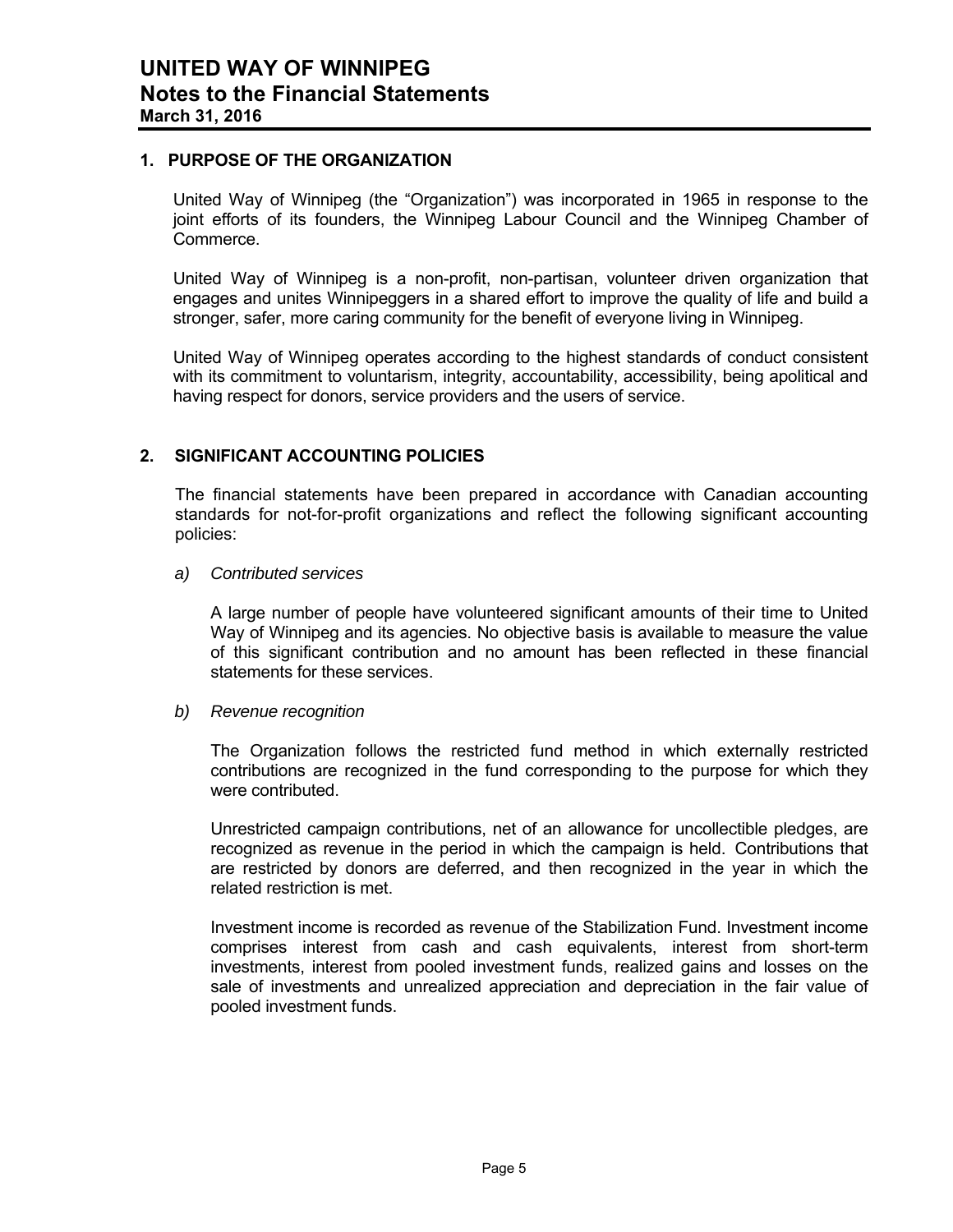# **2. SIGNIFICANT ACCOUNTING POLICIES (continued)**

### *b) Revenue recognition (continued)*

On an annual basis, in conjunction with its annual budgeting process, the Board of Trustees approves an allocation of non-capitalized investment income from the Stabilization Fund to the Community Fund and Operating Fund. (A portion of the annual investment income equal to the Consumer Price Index is capitalized to the Tomorrow Fund on an annual basis – see Tomorrow Fund (Note 3). In this way, the Board of Trustees approves the use of investment returns to provide a stable flow of resources for community investment and operations.

Other revenues are recognized in the fund corresponding to the purpose for which they were contributed when persuasive evidence of an arrangement exists, the amount is fixed or determinable, and collection is reasonably assured. Where these amounts relate to pledges, the amount recorded is net of an allowance for uncollectible pledges.

United Way of Winnipeg is requested by certain employers and employee groups to act on behalf of their provincial and national campaigns by receiving funds and disbursing them on their behalf to other United Ways. Funds received and disbursed under these centrally coordinated campaigns are not included in the statement of community and operating activities and changes in fund balances. Total funds received and processed on behalf of other United Ways were \$872,530 (2015 - \$672,859).

Funds received by United Way of Winnipeg for campaigns centrally coordinated by other United Ways are included in the campaign revenue amount on the statement of community and operating activities and changes in fund balances.

*c) Fundraising Costs* 

Fundraising costs are recognized as an expense in the period in which they are incurred.

Payments to agencies are recognized as expenses following both program and financial approval by the Board of Trustees.

#### *d) Pledges receivable*

Contributions pledged, net of an allowance for uncollectible pledges, are recorded as receivables.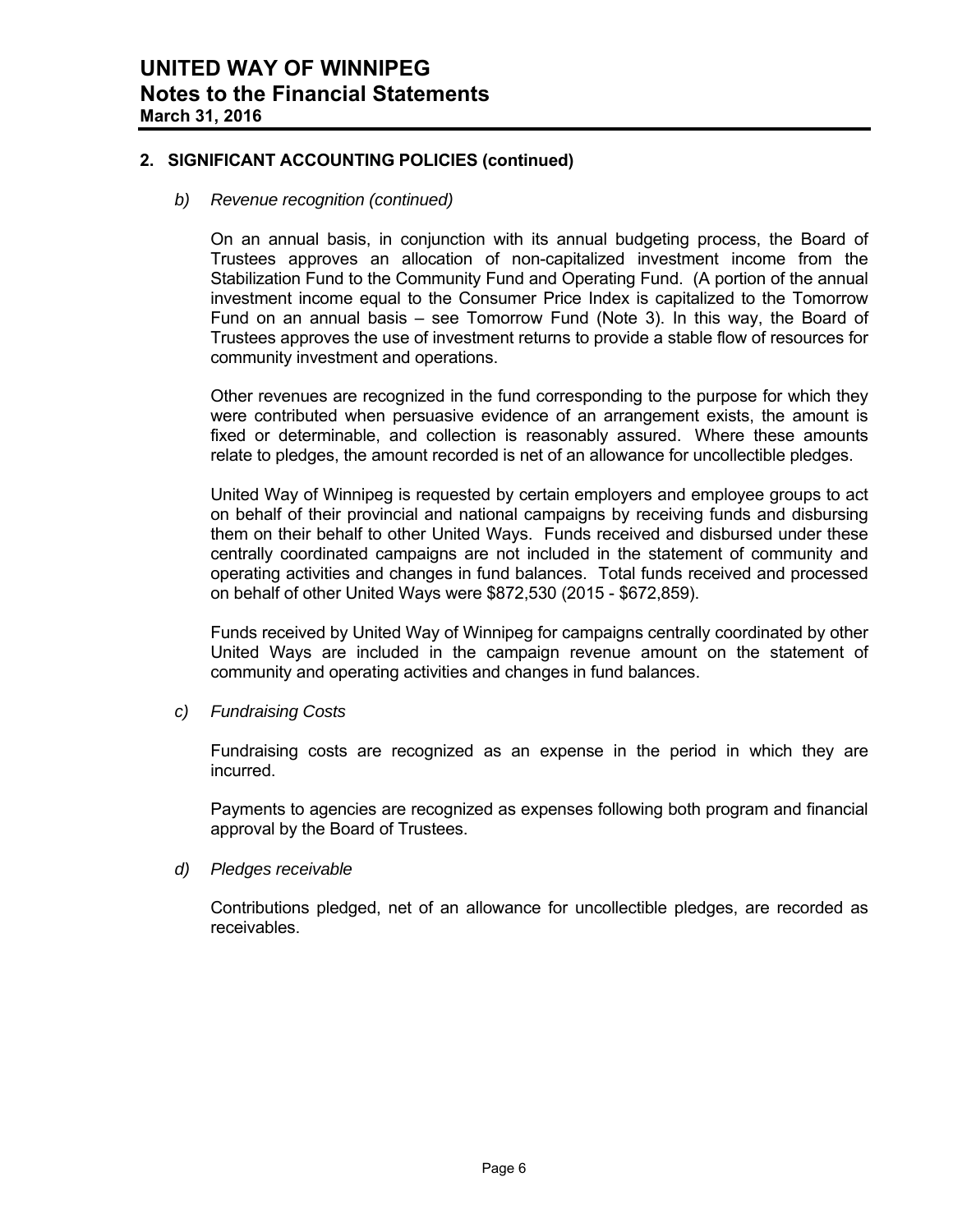## **2. SIGNIFICANT ACCOUNTING POLICIES (continued)**

#### *e) Capital assets*

Purchased capital assets are recorded at cost. Contributed capital assets are recorded at fair value at the date of contribution. Amortization is provided on a straight-line basis using the following rates:

| Furniture and fixtures | 10 years     |
|------------------------|--------------|
| Equipment              | 5 years      |
| Computer equipment     | 4 to 5 years |
| Computer software      | 3 to 4 years |
| Donation software      | 10 years     |
| Telecommunications     | 10 years     |

Costs reflected under the Building category are amortized based on the following components and rates on a straight-line basis:

| <b>Building</b>    | 50 years |
|--------------------|----------|
| Roof               | 25 years |
| <b>HVAC System</b> | 15 years |

#### *f) Use of estimates*

The preparation of financial statements in conformity with Canadian accounting standards for not-for-profit organizations requires management to make estimates and assumptions that affect the reported amounts of assets and liabilities and disclosures of contingent assets and liabilities at the date of the financial statements and the reported amounts of revenue and expenses during the reporting period. The significant estimates include the allowance for doubtful accounts and the useful life of capital assets. Actual results could differ from these estimates.

## *g) Financial instruments*

The Organization initially measures its financial assets and financial liabilities at fair value. The Organization subsequently measures all its financial assets and financial liabilities at amortized cost, except for investments in marketable securities that are quoted in an active market, which are measured at fair value. Changes in fair value are recognized in the statement of community and operating activities and changes in fund balances.

Financial assets measured at amortized cost include cash and pledges receivable.

Financial liabilities measured at amortized cost include accounts payable and accrued liabilities, mortgage payable, and other liabilities.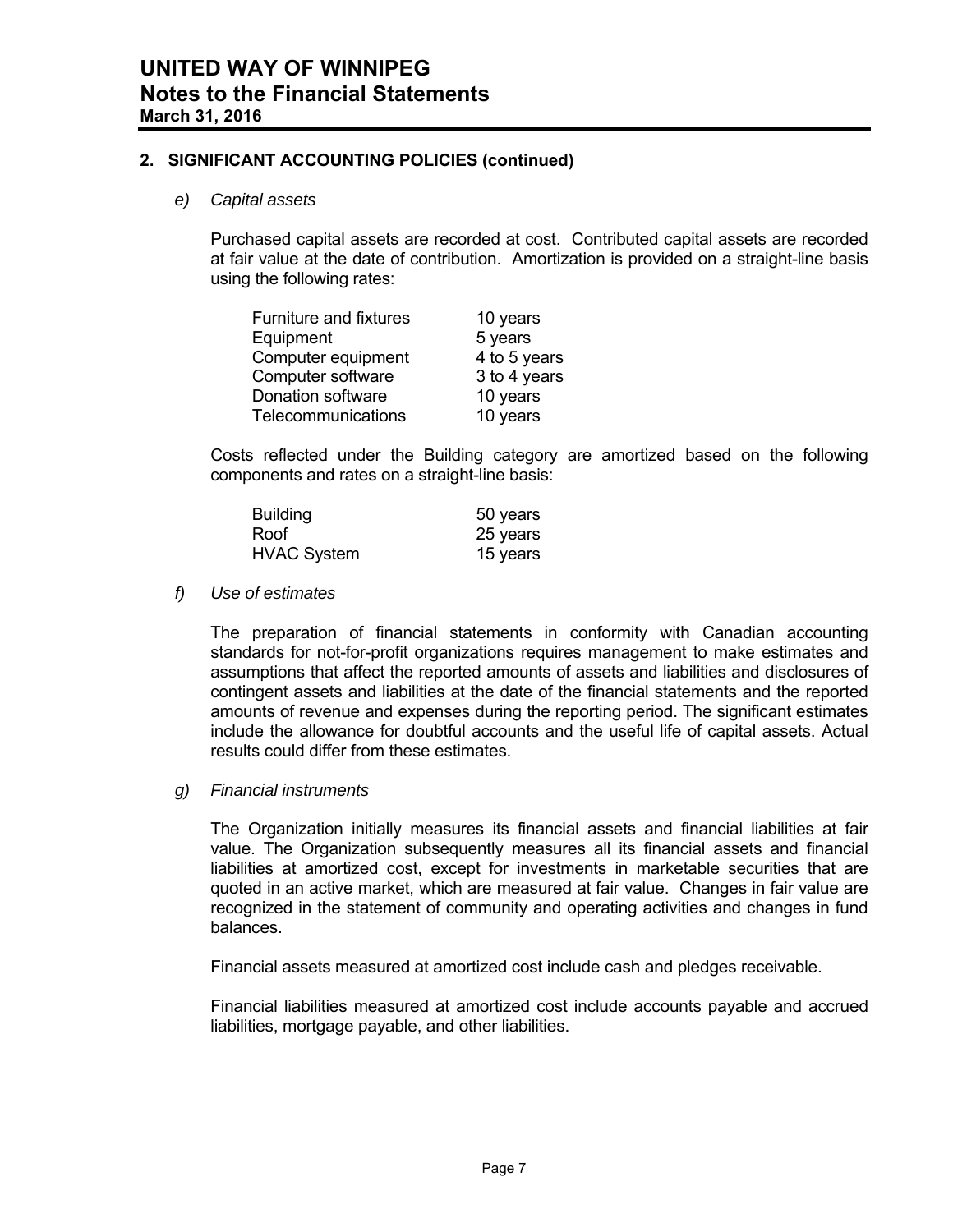## **2. SIGNIFICANT ACCOUNTING POLICIES (continued)**

## *g) Financial instruments (continued)*

The Organization's financial assets measured at fair value include short-term investments and pooled investment funds. The fair values of these investments are determined by reference to the latest closing market value of each respective fund.

Financial assets are tested for impairment at the end of the reporting period if there are indications that the assets may be impaired.

## *h) Allocation of expenses*

General management and operations expenses, along with general marketing and communication expenses, are allocated between Resource Development expenses and Community Investment management and administration expenses based on an analysis of time and effort to support these specific areas of the Organization.

## **3. NATURE OF FUND BALANCES**

#### *Community Fund*

 The source of the Community Fund is all resources dedicated or directed to supporting investments in the community including: donations to the annual campaign; program sponsorships; government and non-government grants; gifts-in-kind; and investment income allocated through the annual budgeting process. These resources may contain restrictions imposed by the donor or provider (i.e. allocation to a particular agency or investment in a particular program, initiative or area of service) or they may be unrestricted.

 The purpose of the Community Fund is the investment of unrestricted resources in the community through funding in accordance with partnership agreements and expenditures for community services, programs and/or initiatives which support sustainable community solutions to pressing social issues. Restricted resources will be allocated or expended in accordance with the directions of the donor.

The revenues presented in the 2016 Statement of Community and Operating Activities and Changes in Fund Balances include the proceeds of the 2015 Annual Campaign. In April of each year, the Organization's Board of Trustees approves the expenditure of these proceeds to support vital community services in Winnipeg. As a result, the associated community investment expense will be recorded in the year that will end on March 31, 2017.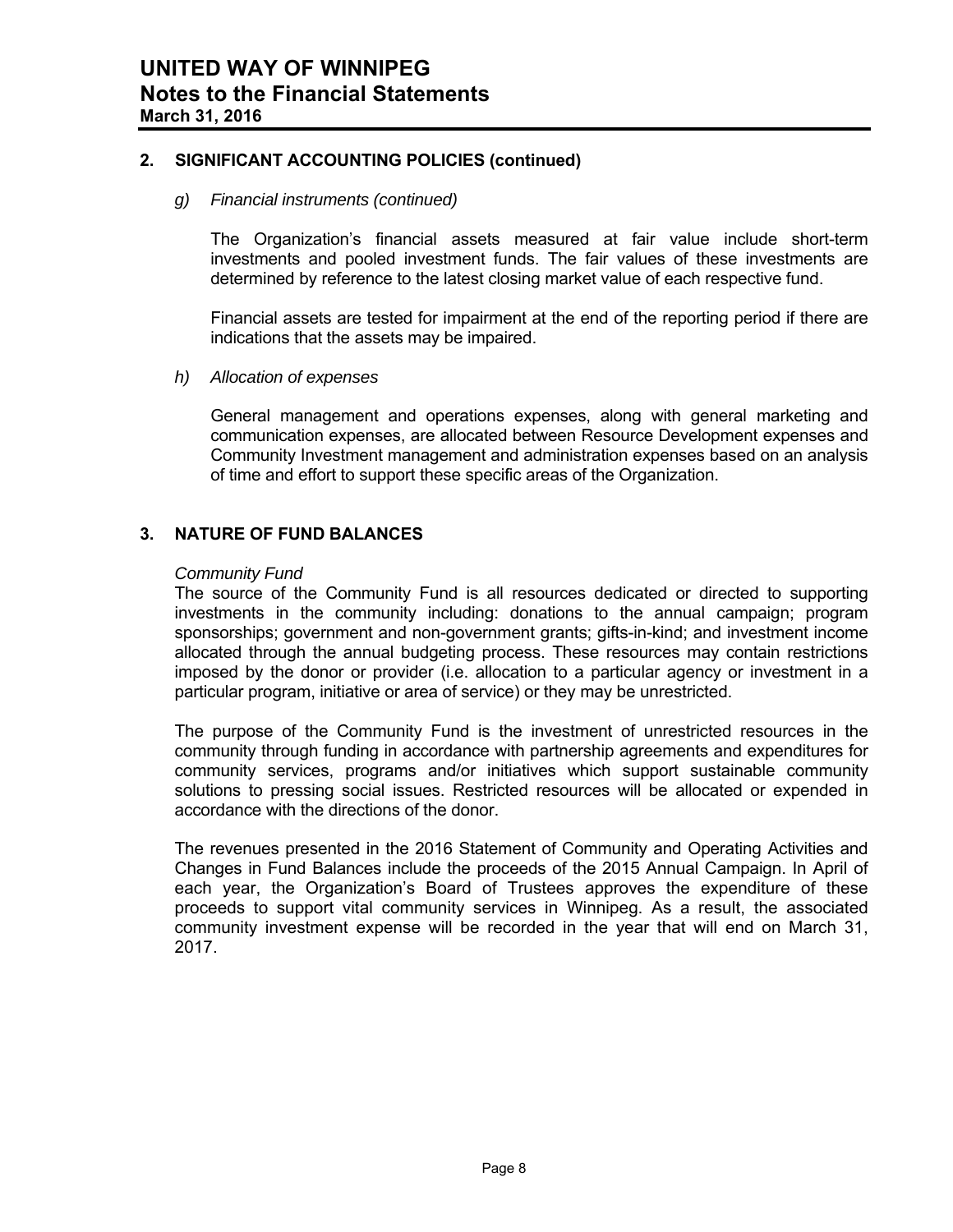# **3. NATURE OF FUND BALANCES (continued)**

#### *Operating Fund*

The source of the Operating Fund is the accumulation of resources dedicated or directed to cover the operating and development costs of United Way of Winnipeg including: Provincial funding; sponsorships; other government and non-government grants; special events; giftsin-kind; and investment income allocated through the annual budgeting process.

The purpose of the Operating Fund is expenditures on: resource development; management and administration; marketing and communication, administration of community investments, research and development and purchase of capital assets for operating purposes.

#### *Capital Assets Fund*

The Capital Assets Fund was established to record the investment in capital assets. The purchase price of operating capital assets is funded through transfers from the Operating Fund. The purchase price of the new building was funded by the Federal and Provincial Government, private capital contributions and the balance being mortgage financed. On an annual basis, amortization expense is charged to the Capital Assets Fund.

#### *Tomorrow Fund*

The source of the Tomorrow Fund is permanent capital gifts made by donors to provide ongoing benefit to the community and a portion of the investment income earned on the fund. These gifts may contain restrictions imposed by the donor (i.e. governing the use of investment income) or they may be unrestricted. Separate capital records are maintained for each capital gift to ensure that the directions of the donor are implemented accurately.

In order to preserve the purchasing power of the Tomorrow Fund, the portion of the annual investment income equal to the Consumer Price Index is capitalized to the Fund on an annual basis.

## *Stabilization Fund*

The purpose of the Stabilization Fund is to support community service levels and United Way operations in special circumstances and to manage the use of investment income in order to provide a stable flow of resources for community investment and operations. Accordingly, changes in the market value of investment funds are reflected as income or loss from investments in the Stabilization Fund. On an annual basis, the Board of Trustees approves an allocation of investment income from the Stabilization Fund to the Community and Operating Funds. The amount of the allocation is based on the rate of return on investments experienced over the past five years. In addition, in accordance with policy, in any year where returns on investments are higher than the Board of Trustees approved allocation, the excess will serve as an additional increase to the Stabilization Fund.

## *Building Fund*

The Building Fund was established to allow for funds to be set aside for future, significant repairs, maintenance and replacement costs related to United Way of Winnipeg's building at 580 Main Street.

The source of the Building Fund is annual transfers from the Operating Fund allocated through the annual budgeting process; to cover costs including, but not limited to, roof repairs/replacement, window replacement, HVAC systems etc.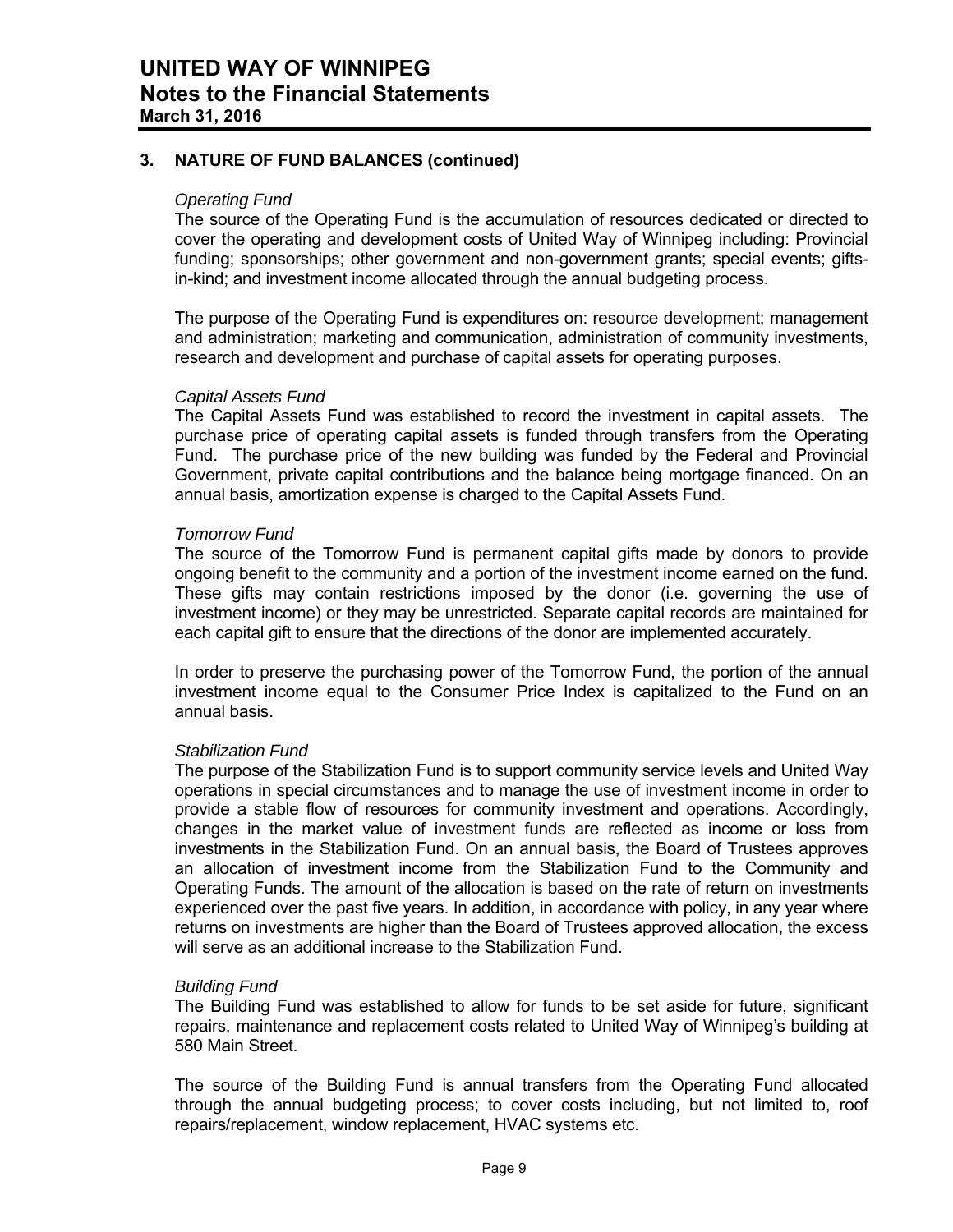# **3. NATURE OF FUND BALANCES (continued)**

During the year, the Board of Trustees approved the following interfund transfers in accordance with the above fund policies.

| Interfund Transfers                     | Community<br>Fund | Operating<br>Fund | Capital<br>Asset<br>Fund        | Tomorrow<br>Fund | Stabilization<br>Fund | <b>Building</b><br>Fund |
|-----------------------------------------|-------------------|-------------------|---------------------------------|------------------|-----------------------|-------------------------|
| <b>Transfer of Stabilization Funds:</b> |                   |                   |                                 |                  |                       |                         |
| Investment Income                       | \$586,404         | \$410,355         | -\$<br>$\overline{\phantom{a}}$ | \$167,553        | \$(1, 164, 312)       | \$<br>$\overline{a}$    |
| <b>CRM Project</b>                      |                   | 177,688           |                                 |                  | (177, 688)            |                         |
| <b>Business Development</b>             |                   | 97,587            |                                 |                  | (97, 587)             |                         |
| 50 <sup>th</sup> Anniversary            |                   | 191,633           |                                 |                  | (191, 633)            |                         |
| President & CEO Recruitment/            |                   |                   |                                 |                  |                       |                         |
| <b>Transition Activities</b>            |                   | 12,420            |                                 |                  | (12, 420)             |                         |
| <b>Transfer of Operating Funds:</b>     |                   |                   |                                 |                  |                       |                         |
| Capital Assets Fund                     |                   | (261, 861)        | 261.861                         |                  |                       |                         |
| <b>Transfer of Operating Funds:</b>     |                   |                   |                                 |                  |                       |                         |
| <b>Building Fund</b>                    |                   | (25,000)          |                                 |                  |                       | 25,000                  |
|                                         | \$586,404         | \$602,822         | \$261,861                       | \$167,553        | \$(1,643,640)         | \$25,000                |

# **4. CASH AND INVESTMENTS**

|                         | <u>2016</u> | <u> 2015</u>    |
|-------------------------|-------------|-----------------|
| Cash                    | 5,508,356   | 5,948,295<br>S. |
| Short-term investments  | 452,925     | 450,840         |
| Pooled investment funds | 25,662,795  | 25,584,969      |
|                         | 31,624,076  | \$31,984,104    |

# **5. PLEDGES RECEIVABLE**

| 2016           | 2015            |
|----------------|-----------------|
| 9,130,435<br>5 | 9,678,683<br>S. |
| 1,122,882      | 1,179,811       |
| 226,126        | 247,786         |
| 1,790,529      | 1,279,144       |
| 12,369,972     | 12,385,424      |
| (1,500,000)    | (1,500,000)     |
| 10,769,972     | \$10,885,424    |
|                |                 |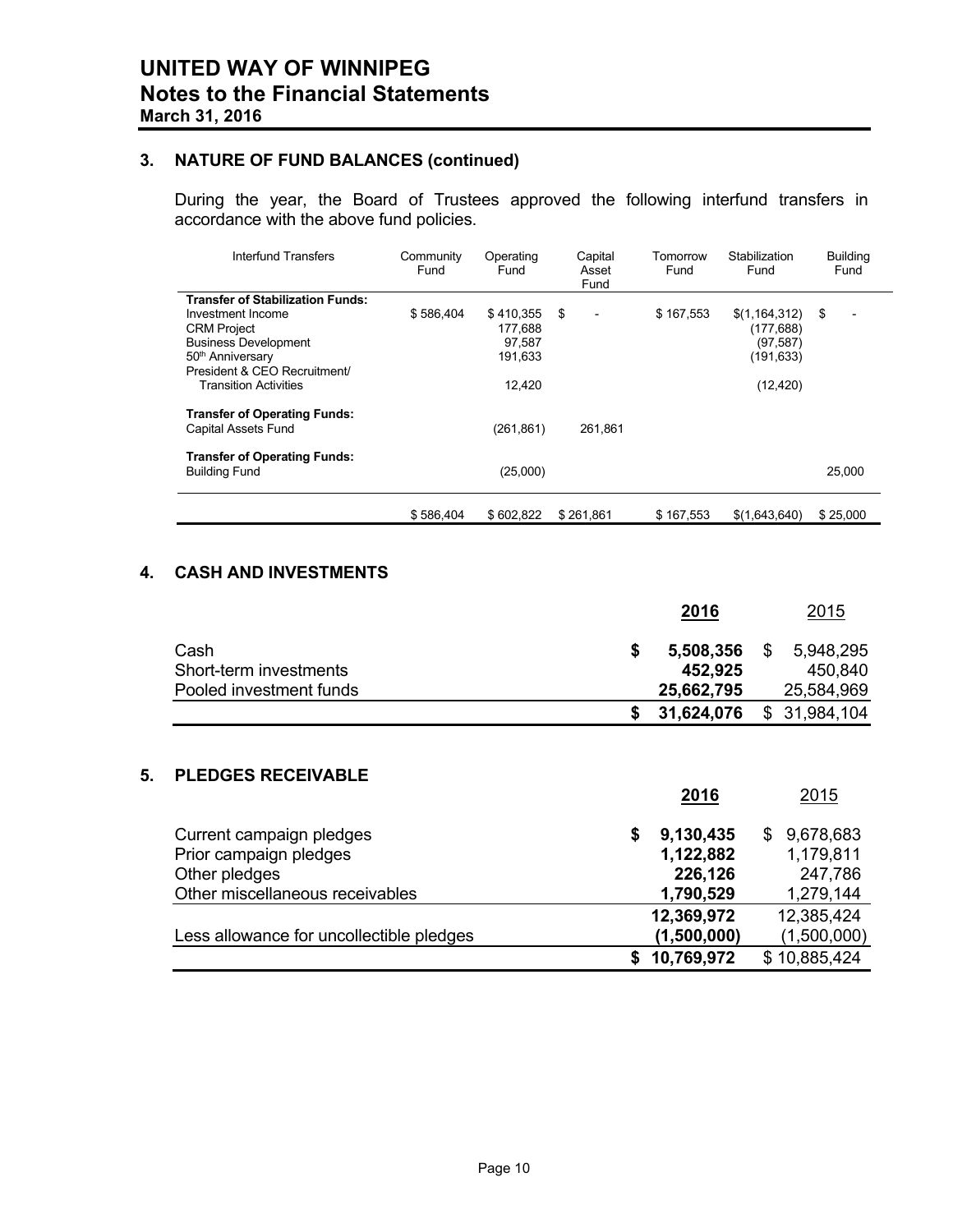# **UNITED WAY OF WINNIPEG Notes to the Financial Statements March 31, 2016**

# **6. CAPITAL ASSETS**

|                                       |                        | 2016                        |                      | 2015                        |
|---------------------------------------|------------------------|-----------------------------|----------------------|-----------------------------|
|                                       | Cost                   | Accumulated<br>Amortization | Cost                 | Accumulated<br>Amortization |
| Furniture and fixtures<br>Equipment   | 699,766<br>S<br>15,297 | 418,902<br>\$<br>15,297     | \$ 679,995<br>15,297 | \$357,932<br>14,742         |
| Computer equipment                    | 895,986                | 769,487                     | 839,140              | 691,636                     |
| Computer software                     | 1,281,428              | 1,274,358                   | 1,273,872            | 1,270,957                   |
| Donation software                     | 743,587                | 126,180                     | 565,899              | 59,522                      |
| Telecommunications                    | 94,856                 | 52,171                      | 94,856               | 42,685                      |
| Land                                  | 523,283                | $\blacksquare$              | 523,283              |                             |
| <b>Building</b>                       | 8,446,960              | 1,056,763                   | 8,446,960            | 864,719                     |
|                                       | 12,701,163             | 3,713,158                   | 12,439,302           | 3,302,193                   |
| Cost less accumulated<br>amortization | \$                     | 8,988,005                   |                      | \$9,137,109                 |

# **7. GOVERNMENT REMITTANCES PAYABLE**

 Included in accounts payable and accrued liabilities at March 31, 2016 is \$44,871 of property taxes owing and payroll remittances (2015 - \$37,552).

# **8. MORTGAGE PAYABLE**

 United Way of Winnipeg has a commercial mortgage loan with Cambrian Credit Union for a 12 month term (maturing December 31, 2016) and a 25 year amortization. The loan bears interest on a floating rate of prime  $+1.00\%$ , which as of March 31, 2016 was 3.70% (2015 – 3.85%).

 Amounts outstanding under the loan are repayable on demand. However, unless and otherwise demanded, blended monthly principal and interest payments of \$18,765 are required on the  $1<sup>st</sup>$  of every month. No donor dollars from the annual campaign are used towards the financing costs of the mortgage.

 The loan is secured by a first fixed charge over the commercial property located at 580 Main Street and a general security agreement providing a first floating charge over United Way of Winnipeg's assets related specifically to this project.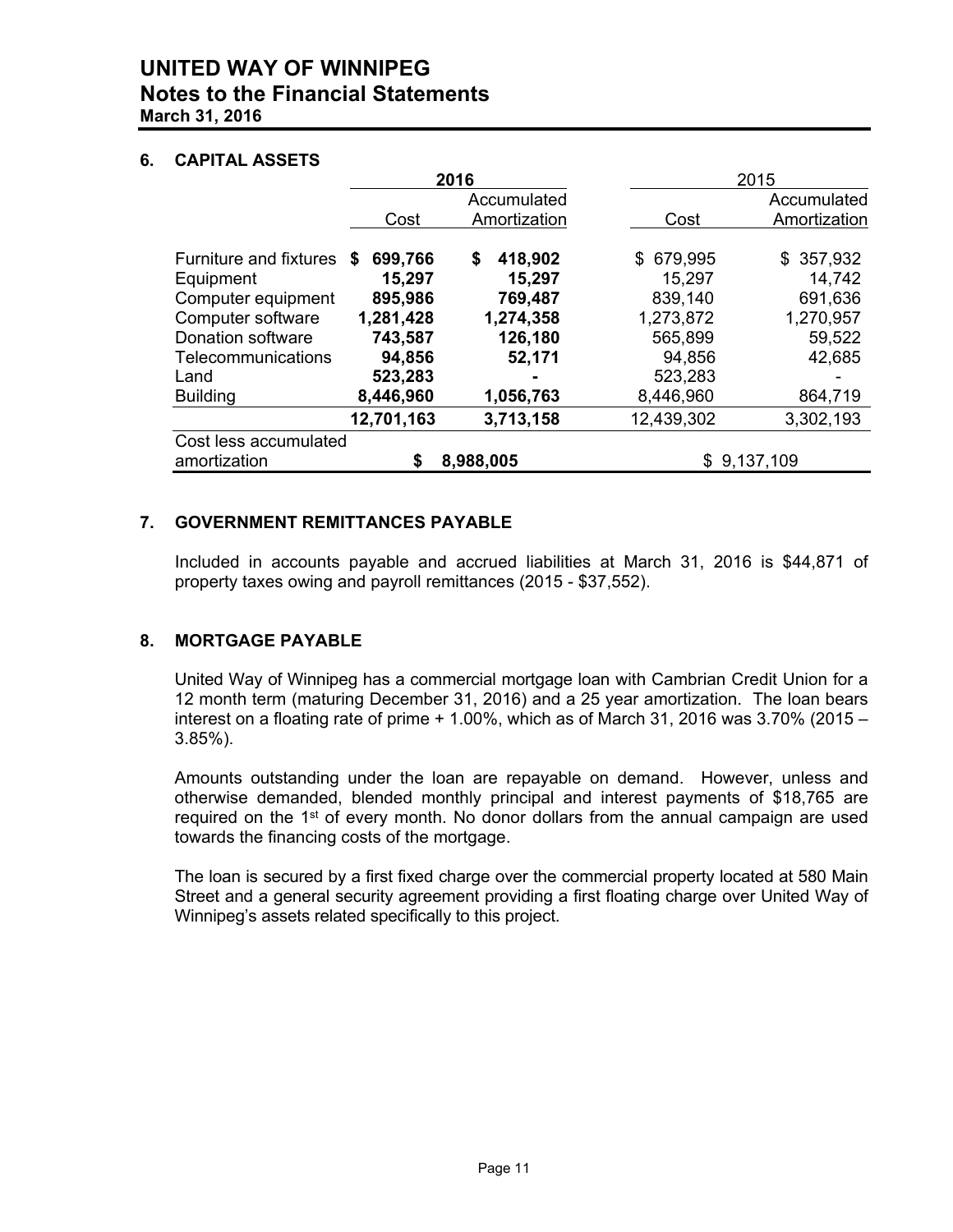# **8. MORTGAGE PAYABLE (continued)**

 The construction of the commercial property located at 580 Main Street was financed by way of:

- A commercial loan, which as at March 31, 2016 is \$1,550,870;
- Government contributions of \$5,389,958 from Canada Manitoba Infrastructure; and
- \$1,810,000 of capital campaign donation pledges.

As at March 31, 2016, there is approximately \$80,000 (2015 - \$114,286) in outstanding capital campaign monies to be applied against the mortgage, all related to pledge receivables.

## **9. DEFERRED CONTRIBUTIONS**

Deferred contributions reflect externally restricted contributions that include donor directed donations to specific registered charities, grants for specific purposes from private donors, and unspent funding received for the Winnipeg Boldness Project of \$759,196 (2015 - \$352,266).

## **10. OTHER LIABILITIES**

Other liabilities include funds payable to other United Ways of \$1,030,303 (2015 - \$982,636).

## **11. FINANCIAL INSTRUMENTS**

United Way of Winnipeg actively manages the risks that arise from its use of financial instruments by adhering to its Board approved Asset Investment, Management and Governance Policy. This policy outlines the objectives, parameters and constraints of United Way's investing activities and prescribes limits around the quality and concentration of investments held by United Way. United Way's investment manager is responsible for recommending a proposed asset mix within the targets set for each asset class in the Investment Policy.

*a) Credit risk* 

Credit risk exists where a significant portion of the portfolio is invested in securities which have similar characteristics or which are expected to follow similar variations relating to economic or political conditions. The risk of excess concentration is mitigated by an investment policy established by the Board of Trustees, which sets out various investment thresholds. The portfolio, which is managed by an external investment manager, includes the following concentrations: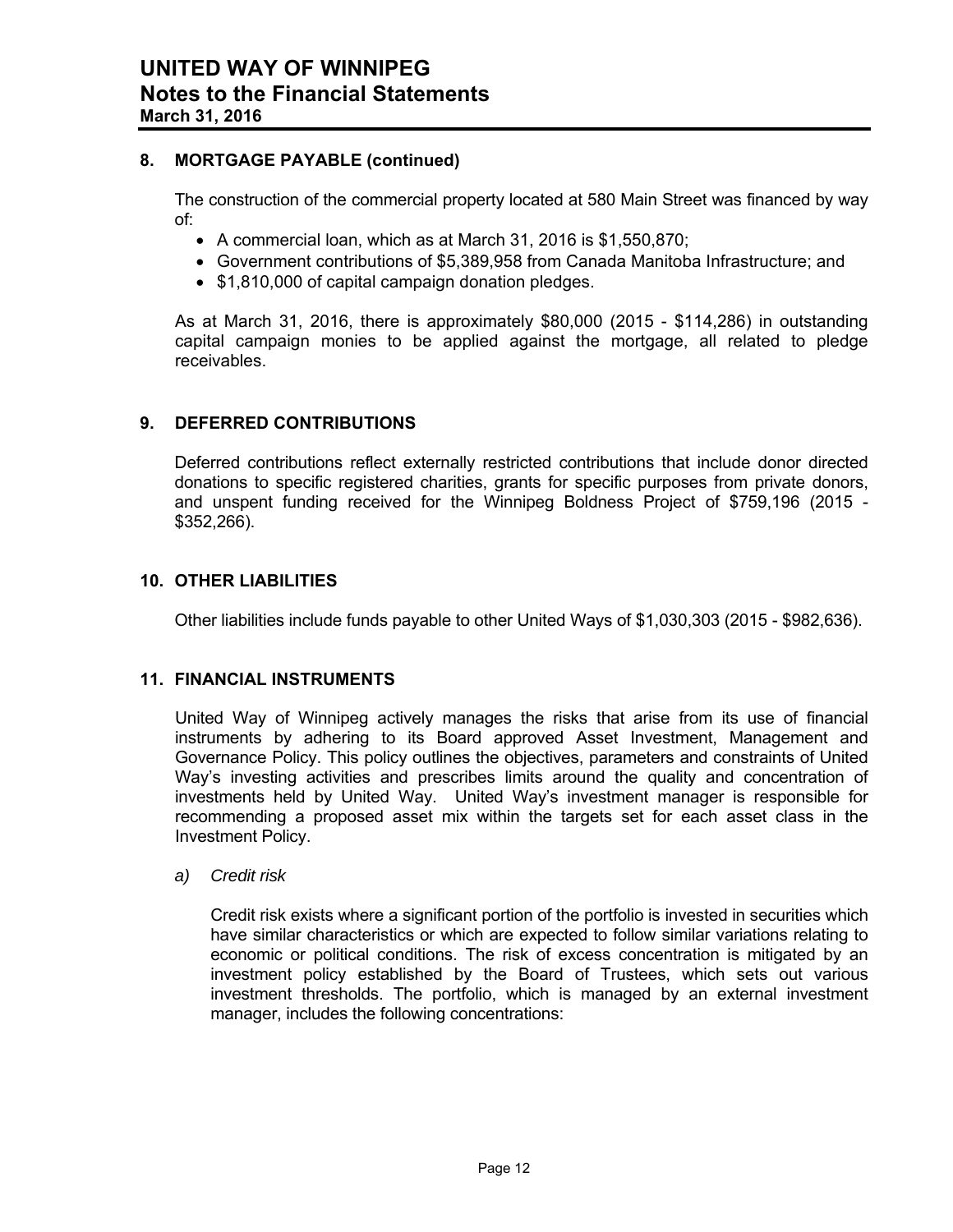## **11. FINANCIAL INSTRUMENTS (continued)**

*a) Credit risk (continued)* 

## **Pooled Investment Funds**

| Corporate/Government Bond Funds   | 12.8%  | 3,296,789    |
|-----------------------------------|--------|--------------|
| <b>Canadian Equity Funds</b>      | 25.9%  | 6,648,966    |
| <b>Canadian Real Estate Funds</b> | 16.9%  | 4,329,708    |
| Mortgage Funds                    | 21.6%  | 5,543,495    |
| U.S. Equity Funds                 | 12.2%  | 3,128,299    |
| <b>International Equity Funds</b> | 8.5%   | 2,178,421    |
| <b>Emerging Markets Fund</b>      | 2.1%   | 537,117      |
|                                   | 100.0% | \$25,662,795 |

## *b) Market risk*

Market risk is the potential for financial loss to United Way from changes in the values of its financial instruments due to changes in interest rates, currency exchange rates or equity prices. United Way's investments are subject to normal market fluctuations and to the risk inherent in investment in capital markets.

## Interest rate risk

Interest rate risk is the risk that the fair value or future cash flows from a financial instrument will fluctuate because of changes in interest rates. United Way is exposed to this risk through its investments and long-term liabilities (variable rate mortgage). United Way manages this risk by holding a diversified investment portfolio and using a professional investment advisor, as well as regular monitoring of its mortgage and interest rates.

## Foreign currency risk

Foreign currency exposure arises from the Organization's holdings of foreign securities. The amount of foreign securities held at March 31, 2016 is set out in Note 11 (a). The objective of United Way's investment policy is to manage currency risk by maintaining a diversified portfolio. The Organization does not engage in hedging transactions to reduce its exposure to foreign currency fluctuations.

#### Equity price risk

Equity price risk is the risk that the value of United Way's financial instruments will fluctuate due to changes in market prices. United Way is exposed to equity price risk because of its investment in index pooled funds. The objective of the Organization's investment policy is to manage equity price risk through its asset mix parameters and maintaining a diversified portfolio. The performance of United Way's investments is monitored by measuring against a benchmark consisting of relative weightings of TSX, S&P, FTSE TMX Canada Universe Bond Index.